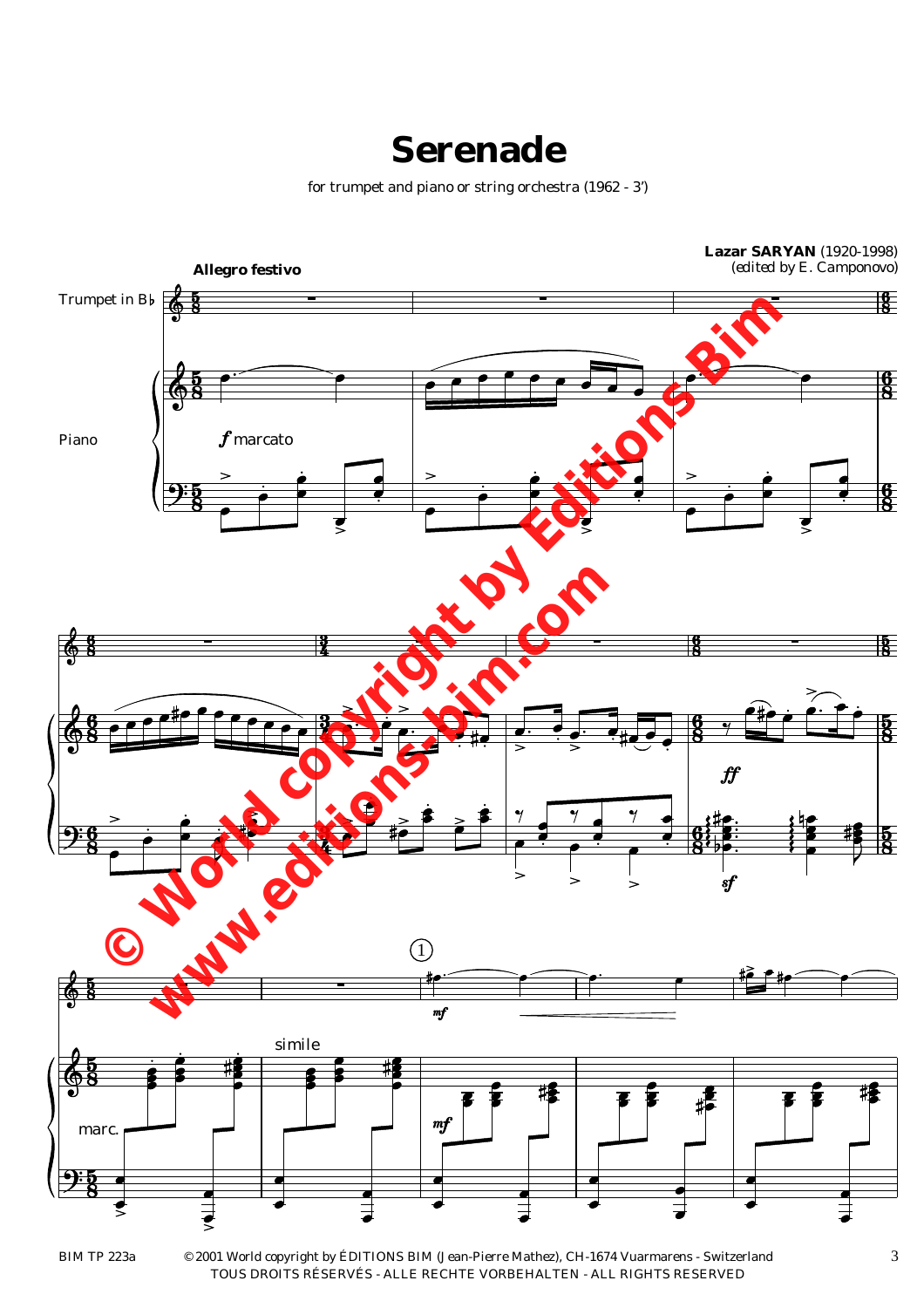



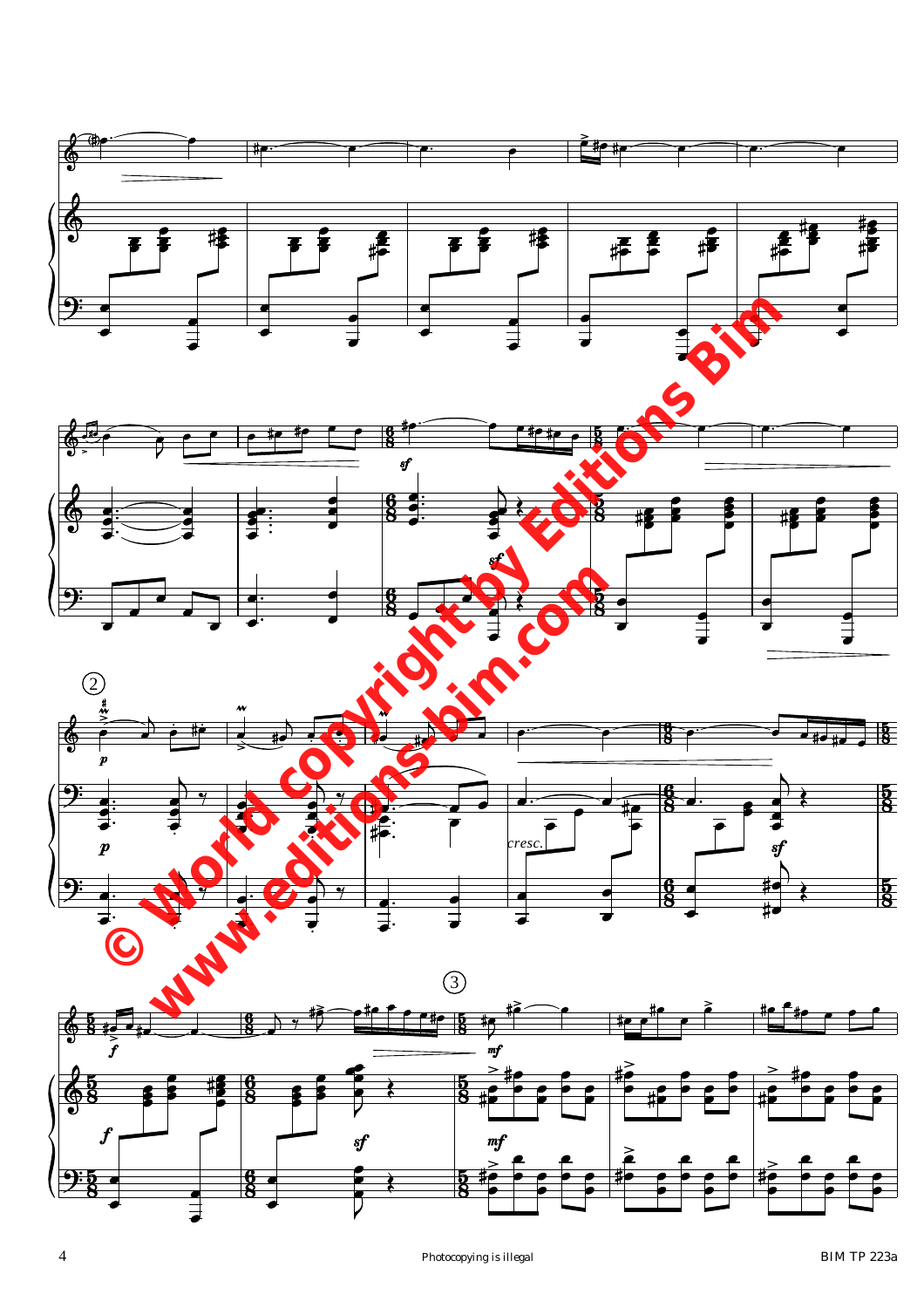





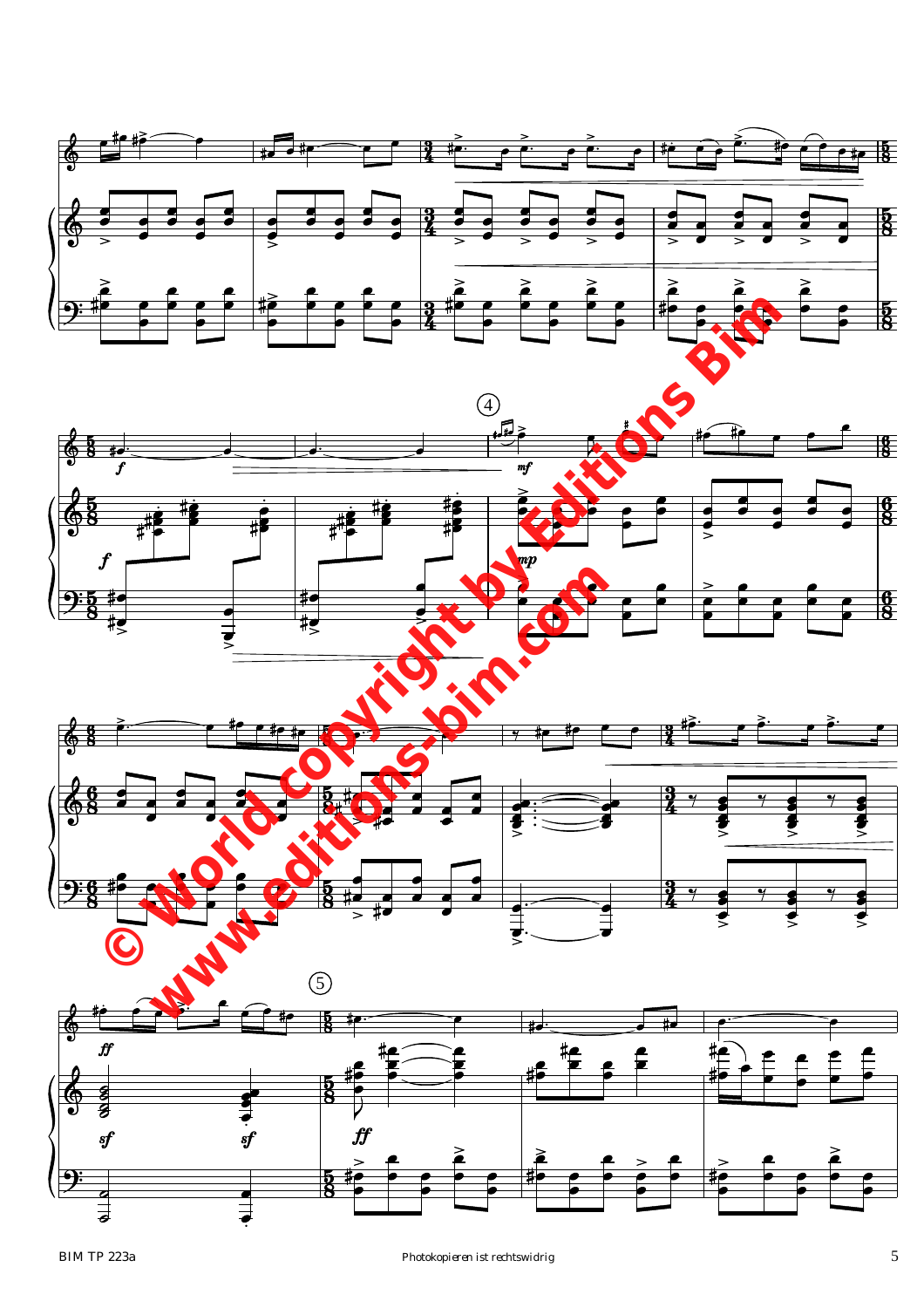

BIM TP 223b

© 2001 World copyright by ÉDITIONS BIM (Jean-Pierre Mathez), CH-1674 Vuarmarens - Switzerland TOUS DROITS RÉSERVÉS - ALLE RECHTE VORBEHALTEN - ALL RIGHTS RESERVED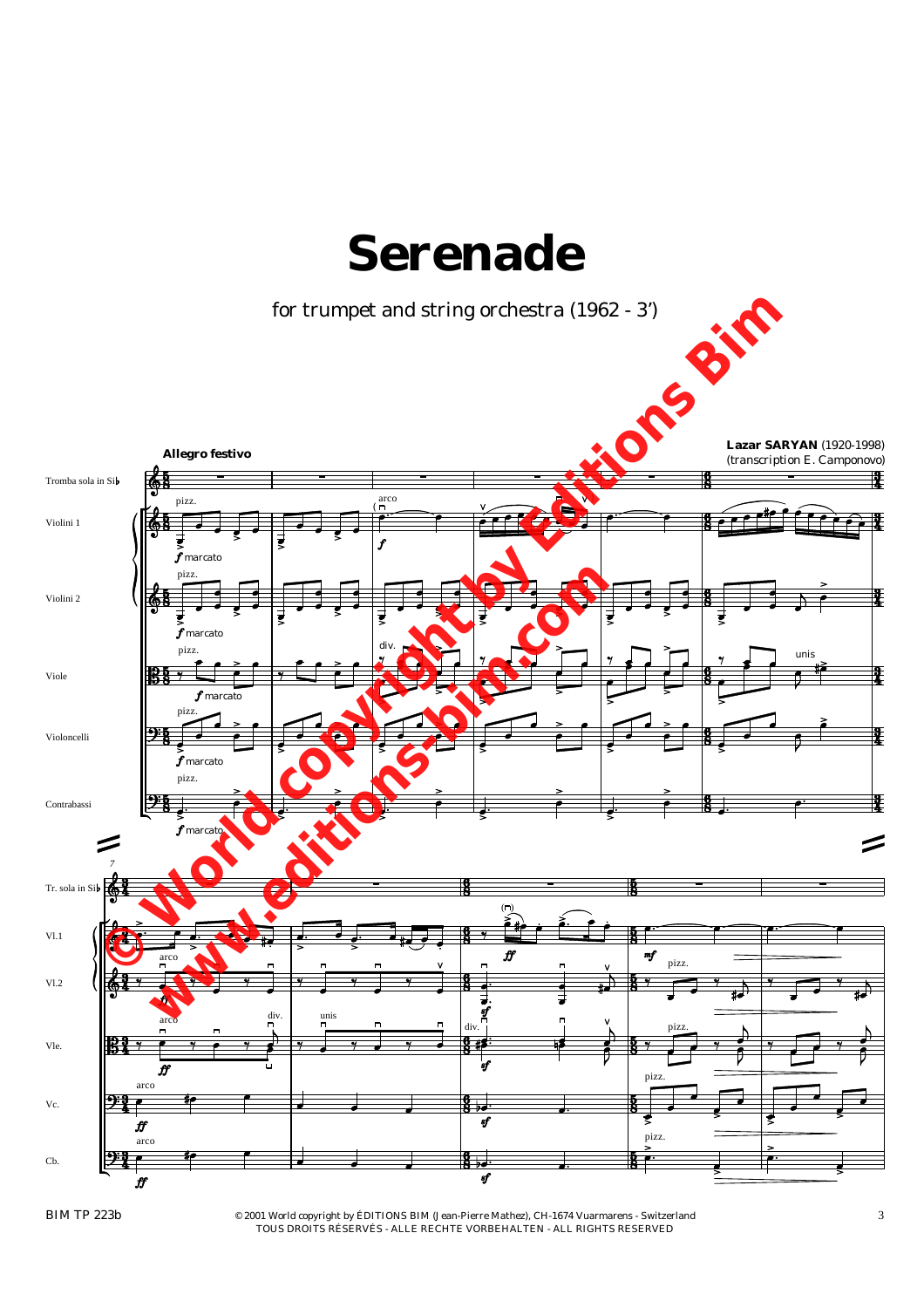